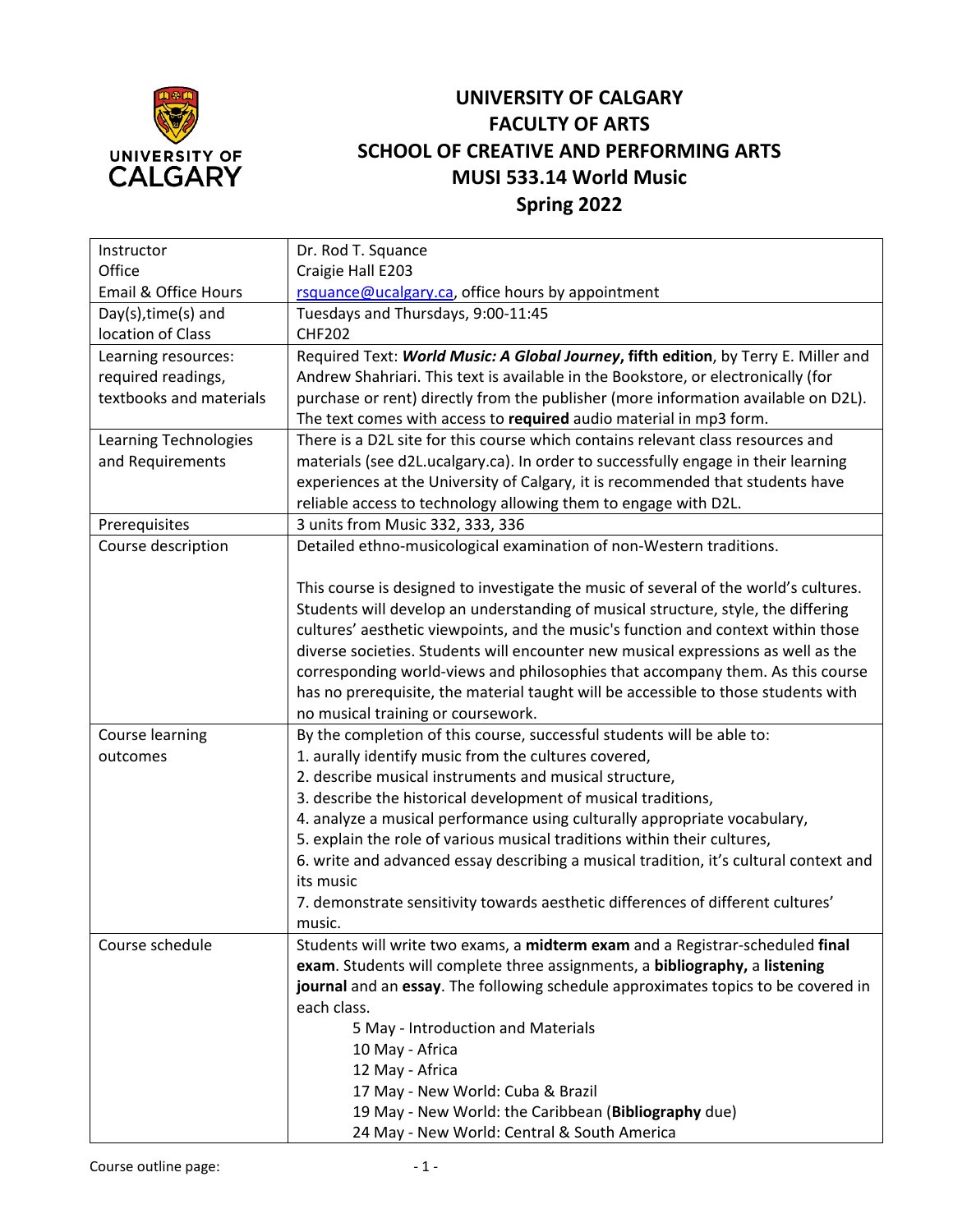|                       | 26 May - Midterm Exam - East Asia                                                         |
|-----------------------|-------------------------------------------------------------------------------------------|
|                       | 31 May - East Asia                                                                        |
|                       | 2 June - East Asia - South Asia                                                           |
|                       | 7 June - South Asia                                                                       |
|                       | 9 June - South Asia - Southeast Asia (Listening Journal due)                              |
|                       | 14 June - Southeast Asia - Middle East                                                    |
|                       | 16 June - Middle East (Essay due)                                                         |
| Assessment components | <b>Assignment 1: Bibliography</b>                                                         |
|                       | <b>Value: 10%</b>                                                                         |
|                       |                                                                                           |
|                       | Due Date: 19 May, 2022                                                                    |
|                       | Type: Written Assignment                                                                  |
|                       | Description: Students will assemble a bibliography of written sources related to a        |
|                       | particular musical tradition. Detailed descriptions of assignments can be found in        |
|                       | the Assignments space on Desire2Learn.                                                    |
|                       | <b>Assignment 2: Listening Journal</b>                                                    |
|                       | <b>Value: 15%</b>                                                                         |
|                       | Due Date: 9 June, 2022                                                                    |
|                       | Type: Written Assignment                                                                  |
|                       | Description: Students will be required to keep a Listening Journal, in which they         |
|                       | document their non-Western music listening activities. Recordings for the                 |
|                       | Listening Journal will come from the audio tracks associated with purchase of the         |
|                       | textbook (students are responsible for ensuring that the text they purchase               |
|                       | [physical or electronic] is packaged with CDs or mp3 audio access). Detailed              |
|                       | descriptions of assignments can be found in the Assignments space on                      |
|                       | Desire2Learn.                                                                             |
|                       | <b>Assignment 3: Essay</b>                                                                |
|                       | <b>Value: 20%</b>                                                                         |
|                       | Due Date: 16 June, 2022                                                                   |
|                       | Type: Written Assignment                                                                  |
|                       | Description: Students will write an advanced research paper describing a musical          |
|                       |                                                                                           |
|                       | tradition, its cultural context and its music. This paper will focus on the same          |
|                       | musical tradition as the previously submitted <b>Bibliography</b> . Detailed descriptions |
|                       | of assignments can be found in the Assignments space on Desire2Learn.                     |
|                       | <b>Midterm Exam</b>                                                                       |
|                       | <b>Value: 25%</b>                                                                         |
|                       | Date: 26 May, 2022                                                                        |
|                       | Length: 60 minutes                                                                        |
|                       | Details: Will include multiple choice and written response questions pertaining to        |
|                       | material presented in lectures as well as audio material from the listening list.         |
|                       | <b>Final Exam</b>                                                                         |
|                       | <b>Value: 30%</b>                                                                         |
|                       | Date: Registrar-scheduled                                                                 |
|                       | Length: 90 minutes                                                                        |
|                       | Details: Will include multiple choice and written response questions pertaining to        |
|                       | material presented in lectures as well as audio material from the listening list.         |
|                       |                                                                                           |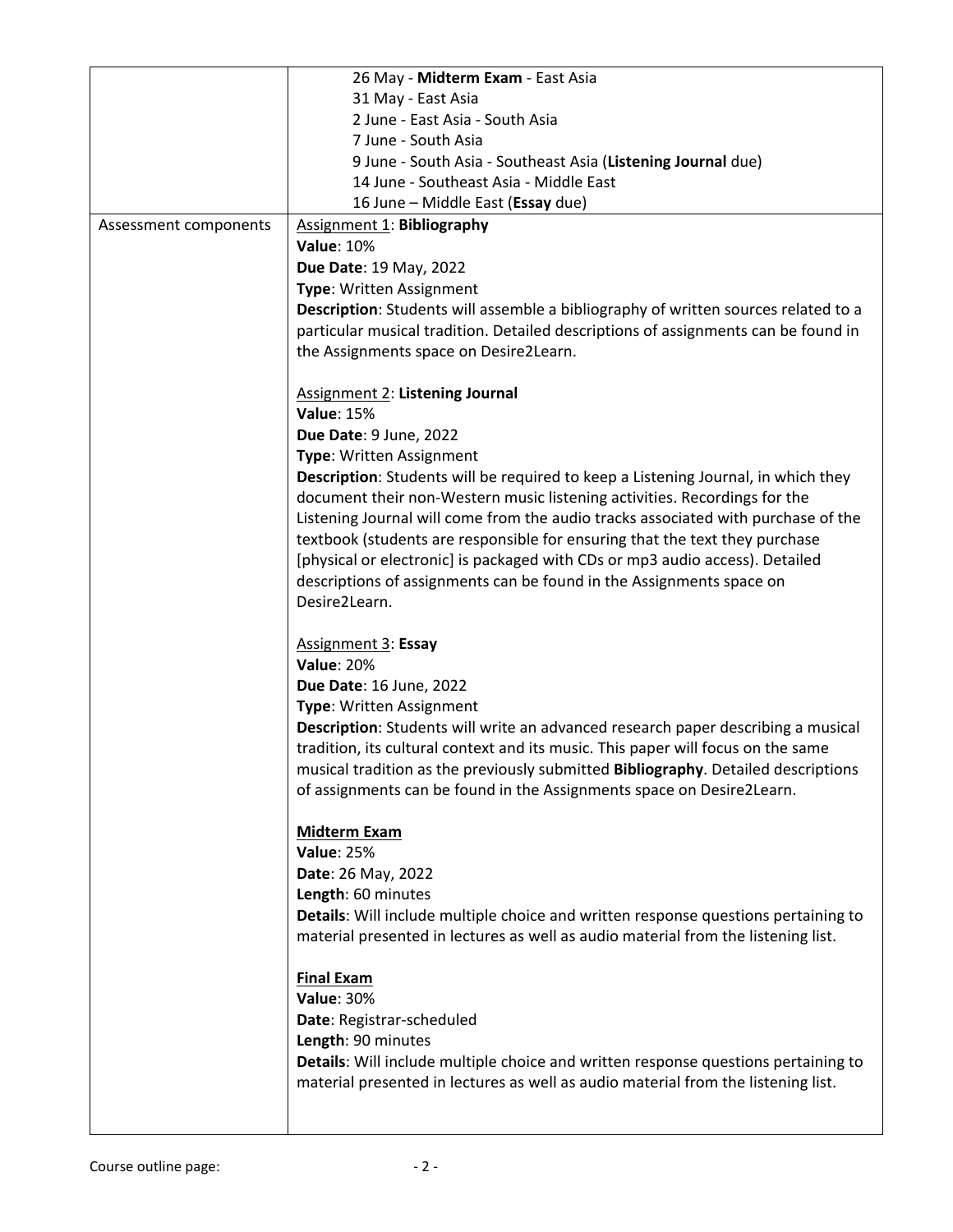| Assessment expectations | <b>Expectations for Writing:</b><br>Writing quality will be a factor in the grading of written assignments. Please refer<br>to the Undergraduate Calendar E.2 Writing Across the Curriculum policy for<br>details.<br><b>Expectations for Attendance and Participation:</b><br>Please refer to the Undergraduate Calendar E.3 Attendance for details. Attendance<br>will not be taken in this course. However, students are expected to be in<br>attendance for all lectures and, in cases of absence, are responsible for obtaining<br>any materials missed from a classmate.                                                                                            |
|-------------------------|---------------------------------------------------------------------------------------------------------------------------------------------------------------------------------------------------------------------------------------------------------------------------------------------------------------------------------------------------------------------------------------------------------------------------------------------------------------------------------------------------------------------------------------------------------------------------------------------------------------------------------------------------------------------------|
|                         | <b>Attendance at Exams:</b><br>Attendance at exams is required.                                                                                                                                                                                                                                                                                                                                                                                                                                                                                                                                                                                                           |
|                         | <b>Guidelines for Formatting Assignments</b><br>Formatting will be taken into consideration in the grading of written assignments.<br>Details on formatting expectations can be found on D2L.                                                                                                                                                                                                                                                                                                                                                                                                                                                                             |
|                         | <b>Guidelines for Submitting Assignments</b><br>Assignments must be submitted electronically to a dedicated drop box folder on<br>D <sub>2</sub> L.                                                                                                                                                                                                                                                                                                                                                                                                                                                                                                                       |
|                         | <b>Late Assignments</b><br>It is expected that all assignments be submitted on time. Assignments submitted<br>late will be assessed a penalty of one letter grade (i.e. A to B), plus an additional<br>letter grade penalty for every additional week late.                                                                                                                                                                                                                                                                                                                                                                                                               |
|                         | <b>Criteria That Must Be Met To Pass</b><br>To pass this course, students must achieve a minimum final weighted average of<br>50%.                                                                                                                                                                                                                                                                                                                                                                                                                                                                                                                                        |
| Grading scale           | For the course as a whole, letter grades should be understood as follows, as<br>outlined in section F.1.Grading System and Transcripts of the Calendar:<br>https://www.ucalgary.ca/pubs/calendar/current/f-1.html.                                                                                                                                                                                                                                                                                                                                                                                                                                                        |
|                         | <b>Percentage Conversion Scale</b>                                                                                                                                                                                                                                                                                                                                                                                                                                                                                                                                                                                                                                        |
|                         | A+ 96%-100% B+ 84%-88%<br>$C+ 72\text{8}-76\text{8}$ D+ 60%-64%<br>$92\% - 96\%$<br>B 80%-84% C 68%-72% D 50%-60%<br>A<br>A- 88%-92%<br>B- 76%-80% C- 64%-68% F 0%-50%                                                                                                                                                                                                                                                                                                                                                                                                                                                                                                    |
|                         | A grade of "C-" or below may not be sufficient for promotion or graduation, see<br>$\bullet$<br>specific faculty regulations.<br>The number of "D" and "D+" grades acceptable for credit is subject to specific<br>$\bullet$<br>undergraduate faculty promotional policy.                                                                                                                                                                                                                                                                                                                                                                                                 |
| Academic Accommodation  | It is the student's responsibility to request academic accommodations according to the<br>University policies and procedures listed below. The Student Accommodations policy is<br>available at https://ucalgary.ca/student-services/access/prospective-students/academic-<br>accommodations.<br>Students needing an accommodation based on disability or medical concerns should<br>contact Student Accessibility Services (SAS) in accordance with the Procedure for<br>Accommodations for Students with Disabilities (https://www.ucalgary.ca/legal-<br>services/sites/default/files/teams/1/Policies-Accommodation-for-Students-with-<br>Disabilities-Procedure.pdf). |